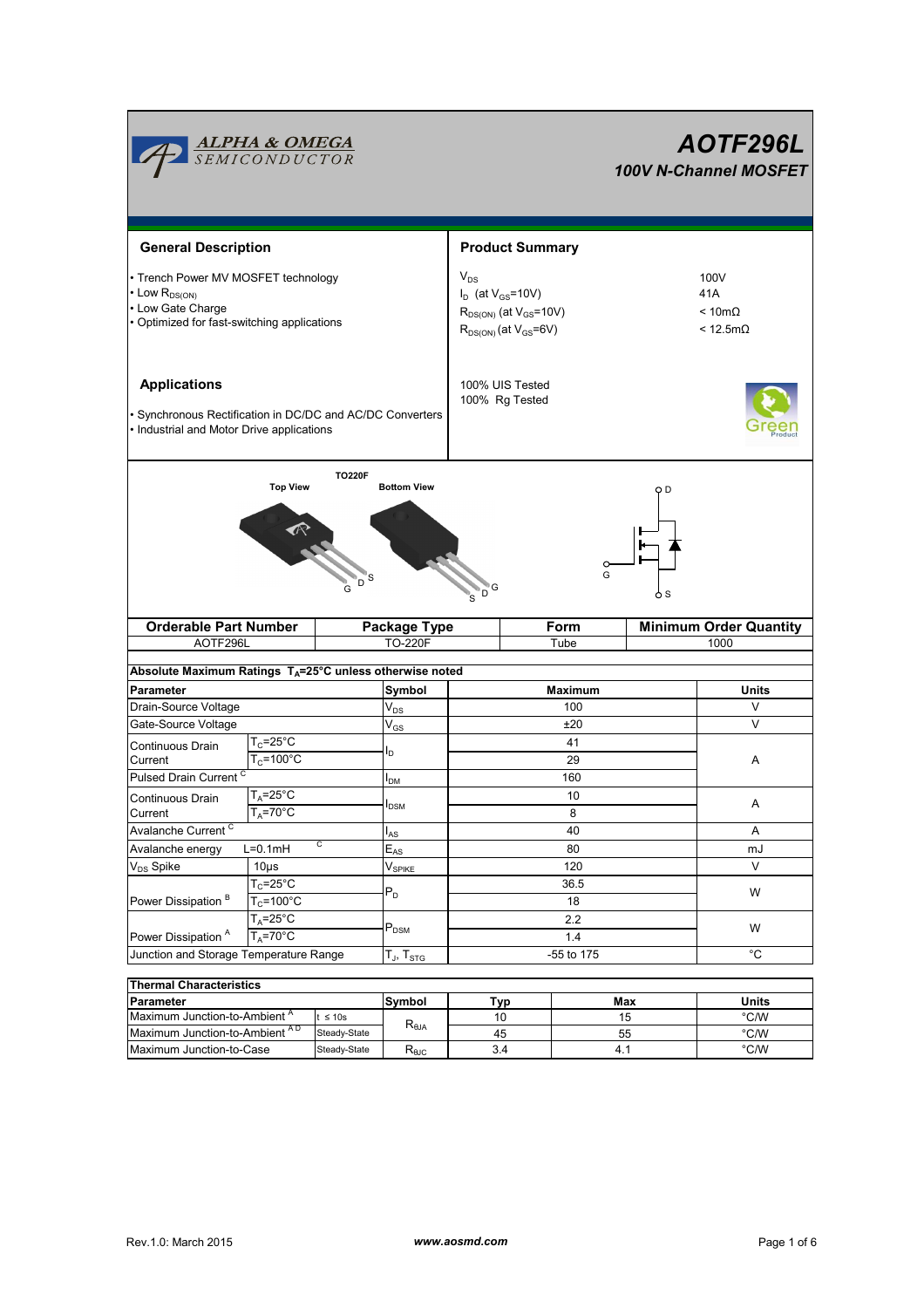## **Electrical Characteristics (TJ=25°C unless otherwise noted)**

| <b>Symbol</b>                          | Parameter                                            | <b>Conditions</b>                                               |                                | Min  | <b>Typ</b>     | Max          | <b>Units</b> |  |  |  |  |  |
|----------------------------------------|------------------------------------------------------|-----------------------------------------------------------------|--------------------------------|------|----------------|--------------|--------------|--|--|--|--|--|
| <b>STATIC PARAMETERS</b>               |                                                      |                                                                 |                                |      |                |              |              |  |  |  |  |  |
| <b>BV</b> <sub>DSS</sub>               | Drain-Source Breakdown Voltage                       | $I_D = 250 \mu A$ , $V_{GS} = 0V$                               |                                | 100  |                |              | V            |  |  |  |  |  |
| $I_{DSS}$                              |                                                      | $V_{DS}$ =100V, $V_{GS}$ =0V                                    |                                |      |                | $\mathbf{1}$ |              |  |  |  |  |  |
|                                        | Zero Gate Voltage Drain Current                      |                                                                 | $T_{\parallel} = 55^{\circ}$ C |      |                | 5            | μA           |  |  |  |  |  |
| $I_{GSS}$                              | Gate-Body leakage current                            | $V_{DS}$ =0V, $V_{GS}$ = $\pm$ 20V                              |                                |      |                | ±100         | nA           |  |  |  |  |  |
| $V_{GS(th)}$                           | Gate Threshold Voltage                               | $V_{DS}$ = $V_{GS}$ , I <sub>D</sub> =250µA                     |                                | 2.3  | 2.9            | 3.4          | $\vee$       |  |  |  |  |  |
| $R_{DS(ON)}$                           |                                                      | $V_{GS}$ =10V, $I_{D}$ =20A                                     |                                |      | 8.2            | 10           |              |  |  |  |  |  |
|                                        | Static Drain-Source On-Resistance                    |                                                                 | $T_J = 125$ °C                 |      | 14.2           | 17.2         | $m\Omega$    |  |  |  |  |  |
|                                        |                                                      | $V_{GS}$ =6V, $I_D$ =20A                                        |                                |      | 9.7            | 12.5         | $m\Omega$    |  |  |  |  |  |
| <b>g<sub>FS</sub></b>                  | $V_{DS}$ =5V, $I_D$ =20A<br>Forward Transconductance |                                                                 |                                |      | 62             |              | S            |  |  |  |  |  |
| $V_{SD}$                               | Diode Forward Voltage                                | $I_S = 1A, V_{GS} = 0V$                                         |                                |      | 0.7            | 1            | V            |  |  |  |  |  |
| $I_{\rm S}$                            | Maximum Body-Diode Continuous Current                |                                                                 |                                |      |                | 41           | A            |  |  |  |  |  |
|                                        | <b>DYNAMIC PARAMETERS</b>                            |                                                                 |                                |      |                |              |              |  |  |  |  |  |
| $C_{\hbox{\scriptsize{iss}}}$          | Input Capacitance                                    |                                                                 |                                |      | 2785           |              | рF           |  |  |  |  |  |
| $C_{\rm oss}$                          | Output Capacitance                                   | $V_{GS}$ =0V, $V_{DS}$ =50V, f=1MHz                             |                                |      | 238            |              | pF           |  |  |  |  |  |
| $\mathbf{C}_{\text{rss}}$              | Reverse Transfer Capacitance                         |                                                                 |                                |      | 12             |              | pF           |  |  |  |  |  |
| $R_{g}$                                | Gate resistance                                      | $f = 1$ MHz                                                     |                                | 0.25 | 0.55           | 0.85         | Ω            |  |  |  |  |  |
|                                        | <b>SWITCHING PARAMETERS</b>                          |                                                                 |                                |      |                |              |              |  |  |  |  |  |
| $Q_g(10V)$                             | <b>Total Gate Charge</b>                             | $V_{\text{gs}}$ =10V, $V_{\text{ps}}$ =50V, $I_{\text{p}}$ =20A |                                |      | 37             | 52           | nC           |  |  |  |  |  |
| $\mathbf{Q}_\text{gs}$                 | Gate Source Charge                                   |                                                                 |                                |      | 11.5           |              | nC           |  |  |  |  |  |
| $\mathsf{Q}_{\underline{\mathsf{gd}}}$ | Gate Drain Charge                                    |                                                                 |                                |      | 5              |              | nC           |  |  |  |  |  |
| $t_{D(0n)}$                            | Turn-On DelayTime                                    |                                                                 |                                |      | 13             |              | ns           |  |  |  |  |  |
| $\mathsf{t}_{\mathsf{r}}$              | Turn-On Rise Time                                    | $V_{GS}$ =10V, V <sub>DS</sub> =50V, R <sub>L</sub> =2Ω,        |                                |      | 8.5            |              | ns           |  |  |  |  |  |
| $t_{D(off)}$                           | Turn-Off DelayTime                                   | $R_{\text{GEN}} = 3\Omega$                                      |                                |      | 29             |              | ns           |  |  |  |  |  |
| $\mathbf{t}_{\text{f}}$                | <b>Turn-Off Fall Time</b>                            |                                                                 |                                |      | $\overline{4}$ |              | ns           |  |  |  |  |  |
| $\mathfrak{t}_{\text{rr}}$             | Body Diode Reverse Recovery Time                     | $I_F$ =20A, dl/dt=500A/ $\mu$ s                                 |                                |      | 35             |              | ns           |  |  |  |  |  |
| $Q_{rr}$                               | Body Diode Reverse Recovery Charge                   | $I_F$ =20A, dl/dt=500A/us                                       |                                |      | 210            |              | nC           |  |  |  |  |  |

A. The value of  $R_{\theta JA}$  is measured with the device mounted on 1in<sup>2</sup> FR-4 board with 2oz. Copper, in a still air environment with T<sub>A</sub> =25° C. The Power dissipation  $P_{DSM}$  is based on R <sub>θJA</sub> t≤ 10s and the maximum allowed junction temperature of 150°C. The value in any given application depends on the user's specific board design, and the maximum temperature of 175°C may be used if the PCB allows it.

B. The power dissipation P<sub>D</sub> is based on T<sub>J(MAX)</sub>=175°C, using junction-to-case thermal resistance, and is more useful in setting the upper dissipation limit for cases where additional heatsinking is used.

C. Single pulse width limited by junction temperature  $T_{J(MAX)}$ =175°C.

D. The  $R_{\theta JA}$  is the sum of the thermal impedance from junction to case  $R_{\theta JC}$  and case to ambient.

E. The static characteristics in Figures 1 to 6 are obtained using <300µs pulses, duty cycle 0.5% max.<br>F. These curves are based on the junction-to-case thermal impedance which is measured with the device mounted to a lar

G. The maximum current rating is package limited.

H. These tests are performed with the device mounted on 1 in<sup>2</sup> FR-4 board with 2oz. Copper, in a still air environment with T<sub>A</sub>=25°C.

THIS PRODUCT HAS BEEN DESIGNED AND QUALIFIED FOR THE CONSUMER MARKET. APPLICATIONS OR USES AS CRITICAL COMPONENTS IN LIFE SUPPORT DEVICES OR SYSTEMS ARE NOT AUTHORIZED. AOS DOES NOT ASSUME ANY LIABILITY ARISING OUT OF SUCH APPLICATIONS OR USES OF ITS PRODUCTS. AOS RESERVES THE RIGHT TO IMPROVE PRODUCT DESIGN, FUNCTIONS AND RELIABILITY WITHOUT NOTICE.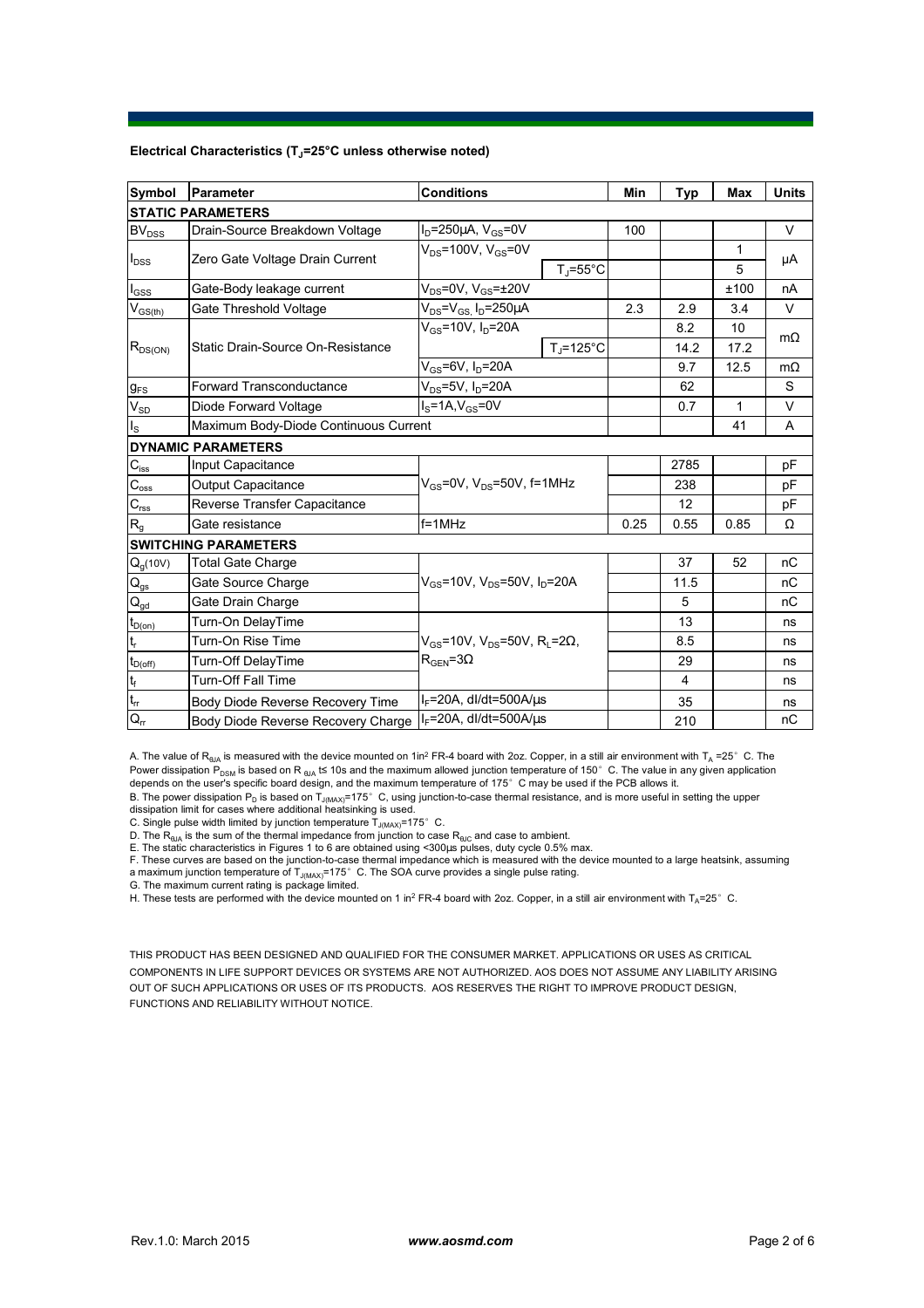

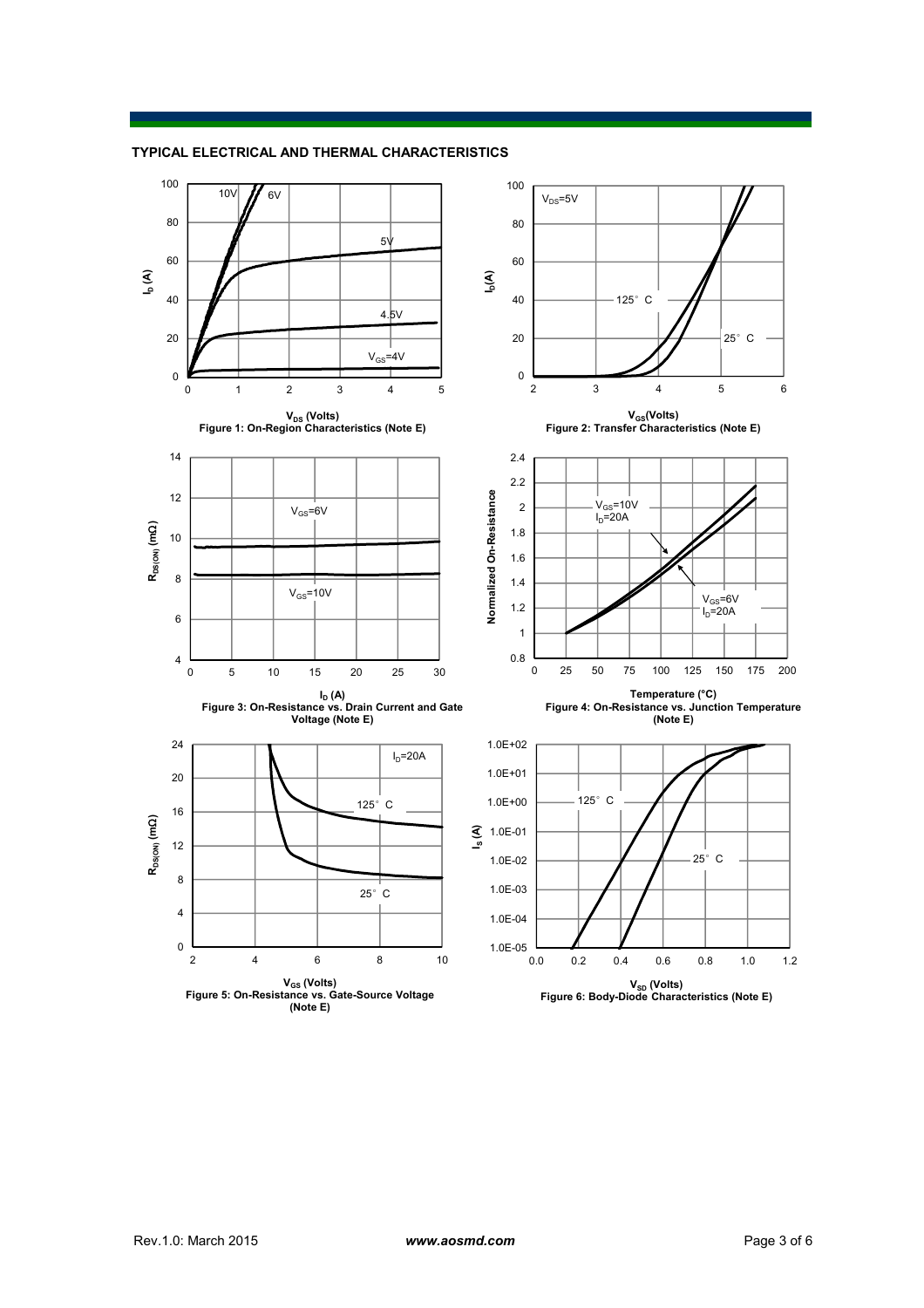



**Pulse Width (s) Figure 11: Normalized Maximum Transient Thermal Impedance (Note F)**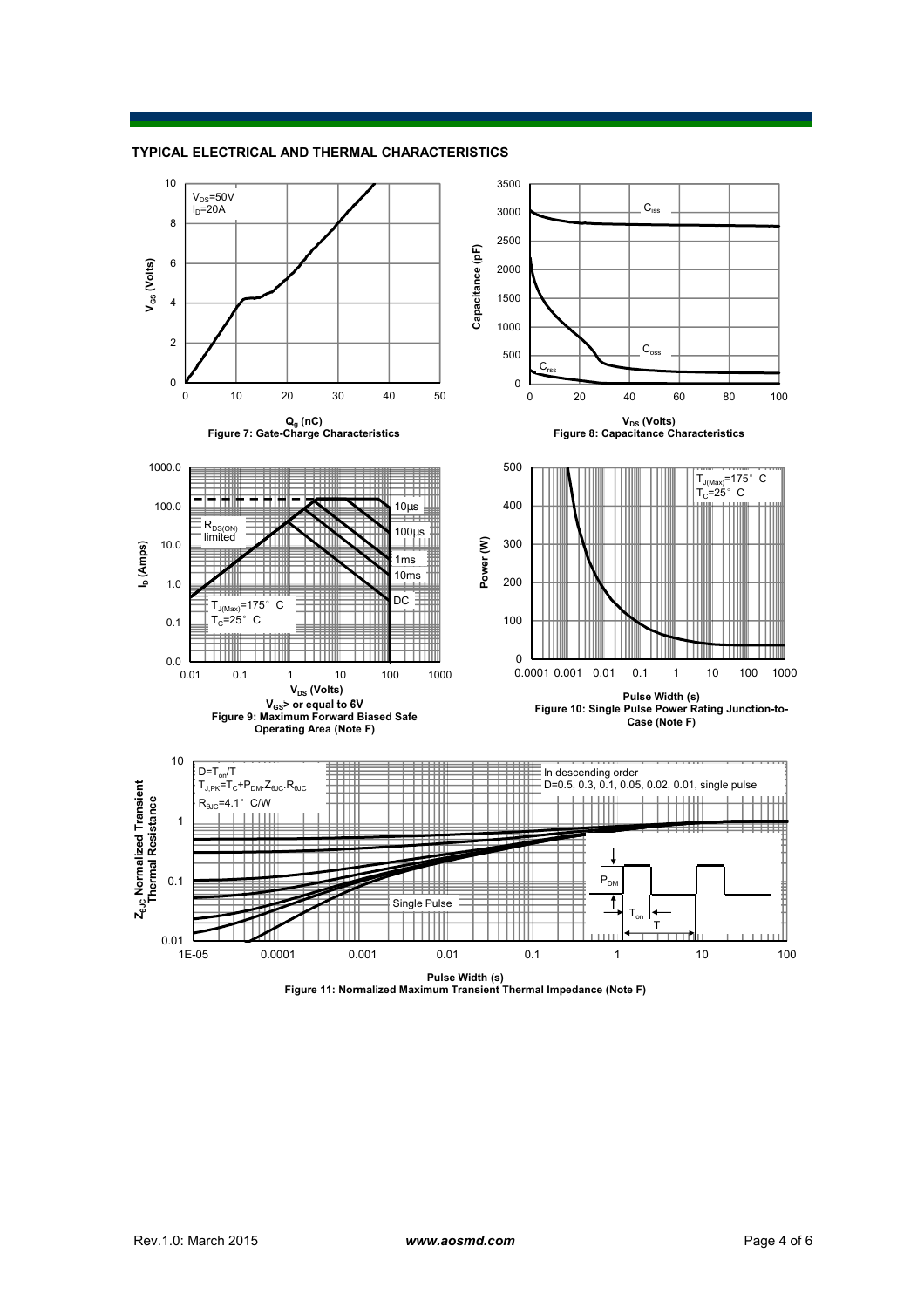**TYPICAL ELECTRICAL AND THERMAL CHARACTERISTICS**